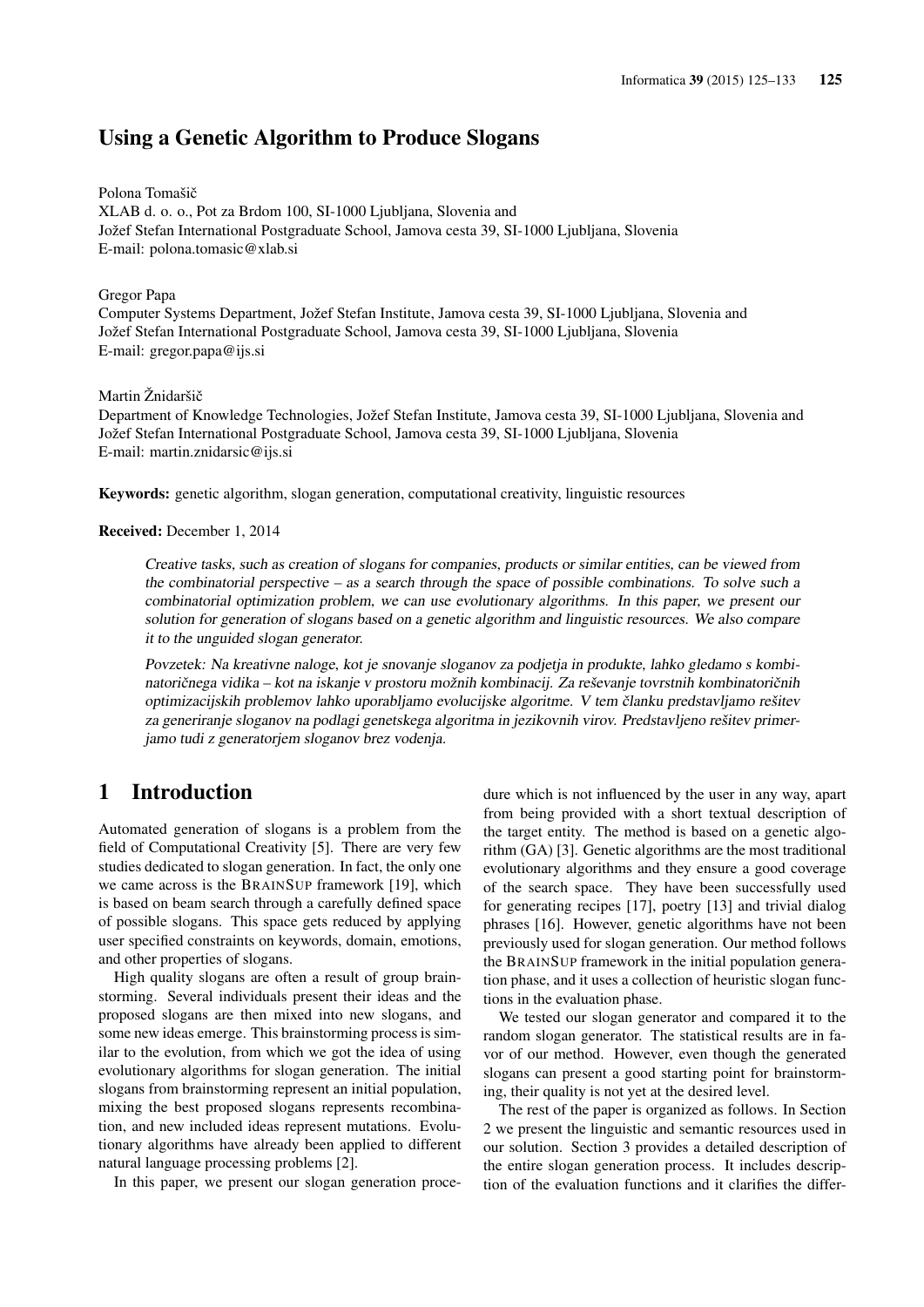ence between the slogan generator and the unguided slogan generator. The performed experiments and the discussion of the results are presented in Section 4. The conclusions are drawn in Section 5.

# 2 Resources

Linguistic and semantic resources are a prerequisite for any kind of text generation. We use them at several steps of our method – for generation of initial population, mutation, and evaluation. Some are available as extended libraries for programming languages, others are available for download from the Internet, and some databases were created by ourselves. The origin of the data and the process is briefly described in the following paragraphs.

- 1. Database of famous slogans: it serves as a basis for the initial population generation and for comparison with generated slogans. It contains 5,249 famous slogans obtained from the Internet.
- 2. Database of frequent grammatical relations between words in sentences: for its acquisition we used the Stanford Dependencies Parser [14]. Stanford dependencies are triplets containing two words and the name of the relation between them. The parser also provides part-of-speech (POS) tags and phrase structure trees. To get representatives of frequent grammatical relations between words, we parsed 52,829 random Wikipedia pages, sentence by sentence, and obtained 4,861,717 different dependencies.
- 3. Database of slogan skeletons: slogan skeletons were obtained by parsing famous slogans with the Stanford Dependencies Parser. A slogan skeleton contains information about each position in the sentence – its POS tag and all its dependence relations with other words in the sentence. It does not contain any content words, only stop words. An example of a skeleton is shown in Figure 1.



Figure 1: Example of a skeleton.

# 3 Slogan Generation

An input of our slogan generator is a short textual description about the target entity. It is the only required input from a user. It is used to obtain the name of the target entity and a set of keywords. An output is a list of generated slogans. The whole procedure is shown in Algorithm 1.

# 3.1 Extraction of the Keywords and the Main Entity

The most frequent non-negative words from the input text are selected as keywords. Negative words are detected using the Nodebox English Linguistics library [18]. The main entity is usually the name of the company and is obtained by selecting the most frequent entity in the whole text using the *nltk* library [4].

# 3.2 Generation of the Initial Population of Slogans

The procedure of generating the initial population of slogans is based on the BRAINSUP framework [19], with some modifications. It follows the steps in Algorithm 2. Skeletons are obtained from the database of slogan skeletons. Fillers are the words from the database of all grammatical relations between words in sentences that satisfy all predefined dependencies and POS tags. If there are any keywords in a set of all possible filler words, the algorithm assigns them higher priority for the selection phase. The main difference between our algorithm and the BRAIN-SUP method is in the selection of filler words. We don't consider any user specified constraints, while the BRAIN-SUP framework uses beam search in the space of all possible lexicalizations of a skeleton to promote the words with the highest likelihood of satisfying the user specifications. Thus using our method we can produce many different slogans from the same slogan skeleton, whereas BRAINSUP produces only one for given user specifications.

# 3.3 Evaluation of Slogans

An aggregated evaluation function is used to evaluate the slogans. It is composed of 9 different sub-functions, each assessing a particular feature of a slogan, with scores in the interval [0,1]. Parameter of the aggregation function is a list of 9 weights that sum to 1. They define the proportions of sub-functions in the overall score. In this subsection, we give a short description for every one of them.

## 3.3.1 Bigram Function

In order to work with 2-grams, we obtained the dataset of 1,000,000 most frequent 2-grams and 5,000 most frequent words in Corpus of Contemporary American English (COCA) [6]. We assume that slogans containing many frequent 2-grams, are more likely to be semantically coherent.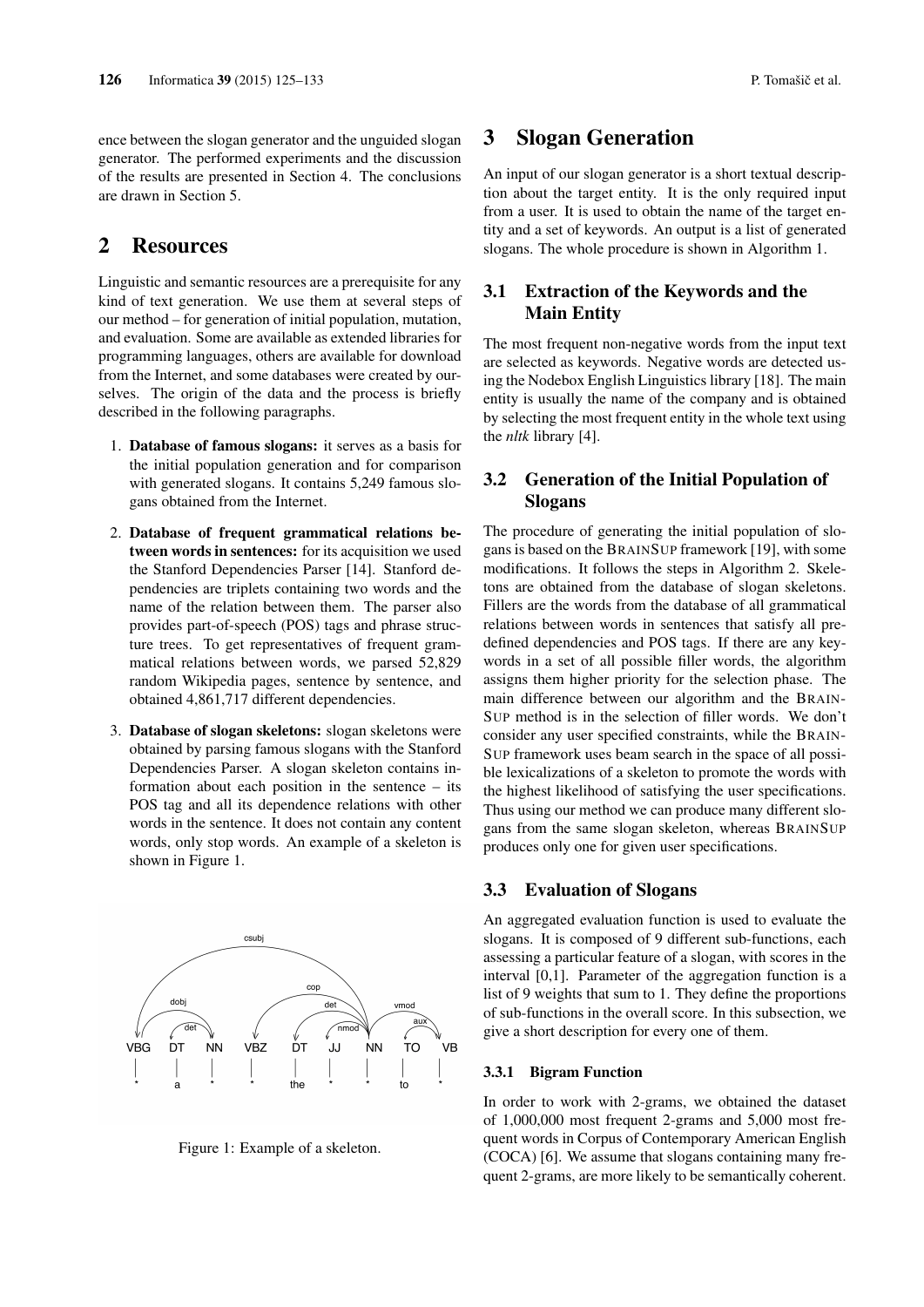### Algorithm 1: SloganGenerator

- 1 Input: A textual description of a company or a product T, Size of the population  $S_P$ , Maximum number of iterations  $MaxIterations$ , Crossover probability  $p_{\text{crossover}}$ , Mutation probability  $p_{\text{mutation}}$ , Set of evaluation weights  $W$ .
- <sup>2</sup> Output: A set of generated slogans *S*.
	- 1:  $Keywords, Entity \leftarrow GetKeywordsAndEntity(T)$
	- 2:  $P \leftarrow$  CreateInitialPopulation(S<sub>P</sub>, Keywords, Entity)
	- 3: Evaluate $(P)$
	- 4: Iteration  $\Leftarrow 0$
	- 5: while  $Iteration < MaxIterations$  do
	- 6:  $Parents \Leftarrow ChooseParentsForReproduction(P)$
	- 7:  $Children \Leftarrow \text{Crossover}(Parents, p_{\text{crossover}})$
	- 8:  $Children \leftarrow \text{Mutation}(Children, p_{mutation})$
	- 9:  $NewGeneration \leftarrow$  DeleteSimilarSlogans(P, Children)
	- 10: while  $Size(NewGeneration) < S_P$  do
	- 11: AddRandomlyGeneratedSlogan(NewGeneration)
	- 12: end while

```
13: Evaluate(NewGeneration)
```
- 14:  $P \Leftarrow S_P$ BestSlogans(NewGeneration)
- 15:  $Iteration \Leftarrow Iteration + 1$
- 16: end while 17:  $S \Leftarrow P$

## Algorithm 2: CreateInitialPopulation

1 Input: Size of the population  $S_P$ , a set of target keywords K, and the target entity E.

<sup>2</sup> Output: A set of initial slogans *S*.

```
1: S \Leftarrow \emptyset2: while S_P > 0 do
3: SloganSkeleton \Leftarrow SelectRandomSloganSkeleton()4: while not AllEmptySlotsFilled(SloganSkeleton) do
5: EmptySlot \Leftarrow SelectEmptySlotNSelection(SloganSkeleton)6: Fillers \leftarrow Find PossibleFilterWords(EmptySlot)7: FillerWord \Leftarrow SelectRandomFilterWord(Fillers)8: FillEmptySlot(SloganSkeleton, FillerWord)
9: end while
10: AddFilledSkeleton(S, SloganSkeleton)
```
- 11:  $S_{\rm P} \Leftarrow S_{\rm P} 1$
- 12: end while

## 3.3.2 Length Function

The length function is very strict, it assigns score 1 to slogans with less than eight words, and score 0 to longer ones. The threshold between 0 and 1 was set according to the results of the experiments, which showed that a large majority of the generated slogans that contained more than seven words were grammatically incorrect and semantically incoherent. Also, more than 90% of the famous slogans are less than eight words long. This function acts as an absolute constraint and that is why no values between 0 and 1 are allowed.

#### 3.3.3 Diversity Function

The diversity function evaluates a slogan by counting the number of repeated words. The highest score goes to a slogan with no repeated words. If a slogan contains identical consecutive words, it receives score 0.

#### 3.3.4 Entity Function

It returns 1, if slogan contains the main entity, and 0, if it doesn't.

## 3.3.5 Keywords Function

If one up to half of the words in a slogan belong to the set of keywords, the keywords function returns 1. If a slogan doesn't contain any keyword, the score is 0. If more than half of the words in the slogan are keywords, the score is 0.75.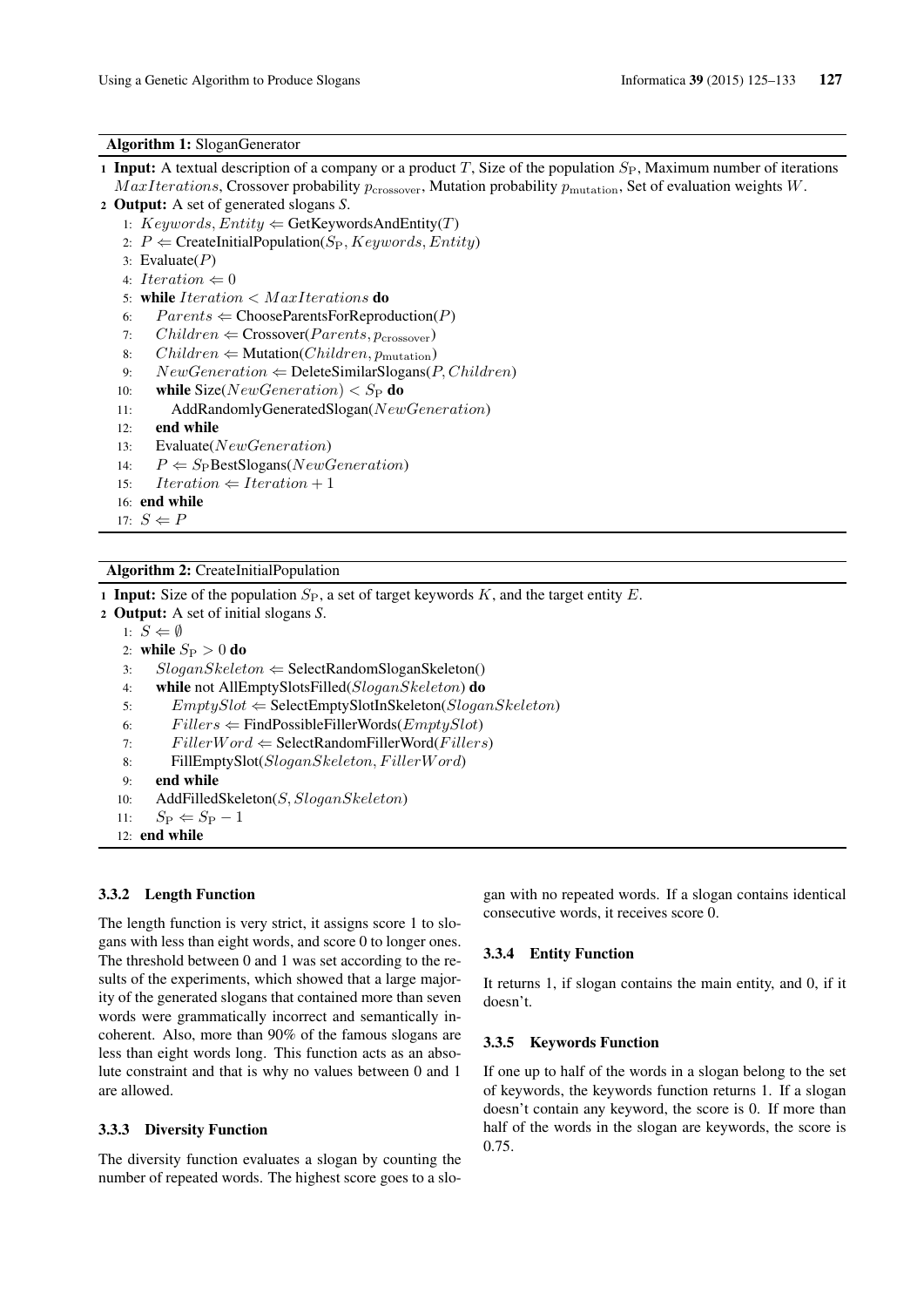#### 3.3.6 Word Frequency Function

This function prefers slogans with many frequent words. A word is considered to be frequent, if it is among 5,000 most frequent words in COCA. The frequency score is obtained by dividing the number of frequent words by the number of all words in the slogan.

#### 3.3.7 Polarity and Subjectivity Functions

Polarity of a slogan indicates whether slogan contains positive or negative words. For instance, the adjective "happy" is a positive word. In a similar way subjectivity of a slogan indicates whether slogan contains words that express the attitude of the author. For instance, the adjectives "good" and "bad" both represent the opinion of the author and are therefore subjective. The polarity and subjectivity scores are calculated based on the adjectives in the slogan, using the *sentiment* function from *pattern* package for Python [7].

#### 3.3.8 Semantic Relatedness Function

This function computes the relatedness between all pairs of content words in a slogan. Stop words are not taken into account. Each pair of words gets a score based on the path distance between corresponding synsets (sets of synonyms) in WordNet [15]. The final score is the sum of all pairs' scores divided by the number of all pairs.

# 3.4 Production of a New Generation of Slogans

A list of all generated slogans is ordered descending with regard to the evaluation score. We use 10% elitism [8]. The other 90% of parent slogans are selected using a roulette wheel [11].

A new generation is built by pairing parents and performing the crossover function followed by the mutation function, which occur with probabilities  $p_{\text{crossover}}$  and  $p_{\text{mutation}}$ , respectively. Offspring are then evaluated and compared to the parents, in order to remove very similar ones. If the number of the remaining slogans is smaller than the size of the population, some additional random slogans are generated using the method for creation of initial population. After that, slogans proceed into the next generation. These steps are repeated until the predefined number of iterations is achieved.

## 3.4.1 Crossover

We use two types of crossover functions, the *big* and the *small* one. Both inspect POS tags of the words in both parents, and build a set of possible crossover locations. Each element in the set is a pair of numbers. The first one provides a position of crossover in the first parent and the second one in the second parent. The corresponding words must have the same POS tag. Let the chosen random pair from the set be  $(p, r)$ . Using the *big* crossover, the part of the first parent, from the  $p$ -th position forward, is switched with the part of the second parent, from the  $r$ -th position forward. For the *small* crossover only the p-th word in the first parent and the  $r$ -th word in the second parent are switched. Examples for the *big* and the *small* crossover are illustrated in Figure 2.

big:

We [PRP] bring [VBP] **good [JJ] things [NNS] to [DT] life [NN].** Fly [VB] the [DT] **friendly [JJ] skies [NNS].**

We bring friendly skies. Fly the good things to life.

Just [RB] **do [VB]** it [PRP]. **Drink [VB]**more [JJR] milk [NN]. small:

Just drink it. Do more milk.

Figure 2: Examples for the *big* and the *small* crossover.<sup>1</sup>

#### 3.4.2 Mutation

Two types of mutation are possible. Possible *big* mutations are: deletion of a random word; addition of an adjective in front of a noun word; addition of an adverb in front of a verb word; replacement of a random word with new random word with the same POS tag. *Small* mutations are replacements of a word with its synonym, antonym, meronym, holonym, hypernym or hyponym. A meronym is a word that denotes a constituent part or a member of something. The opposite of a meronym is a holonym – the name of the whole of which the meronym is a part. A hypernym is a general word that names a broad category that includes other words, and a hyponym is a subdivision of more general word.

Functions for obtaining such replacements are embedded into the Nodebox English Linguistics library and are based on the WordNet lexical database.

## 3.4.3 Deletion of Similar Slogans

Every generated slogan is compared to all its siblings and to all the evaluated slogans from the previous generation. If a child is identical to any other slogan, it gets removed. If more than half of child's words are in another slogan, the two slogans are considered similar. Their evaluation scores are being compared and the one with higher score remains in the population while the other one is removed. The child is also removed if it contains only one word or if it is longer than 10 words. Deletion of similar slogans prevents the generated slogans to converge to the initial ones. This has been checked by testing our method without the deletion of similar slogans phase.

<sup>&</sup>lt;sup>1</sup>Slogans used in the examples were or still are official slogans of the following companies: General Electric, United Airlines, Nike, and BC Dairy Association.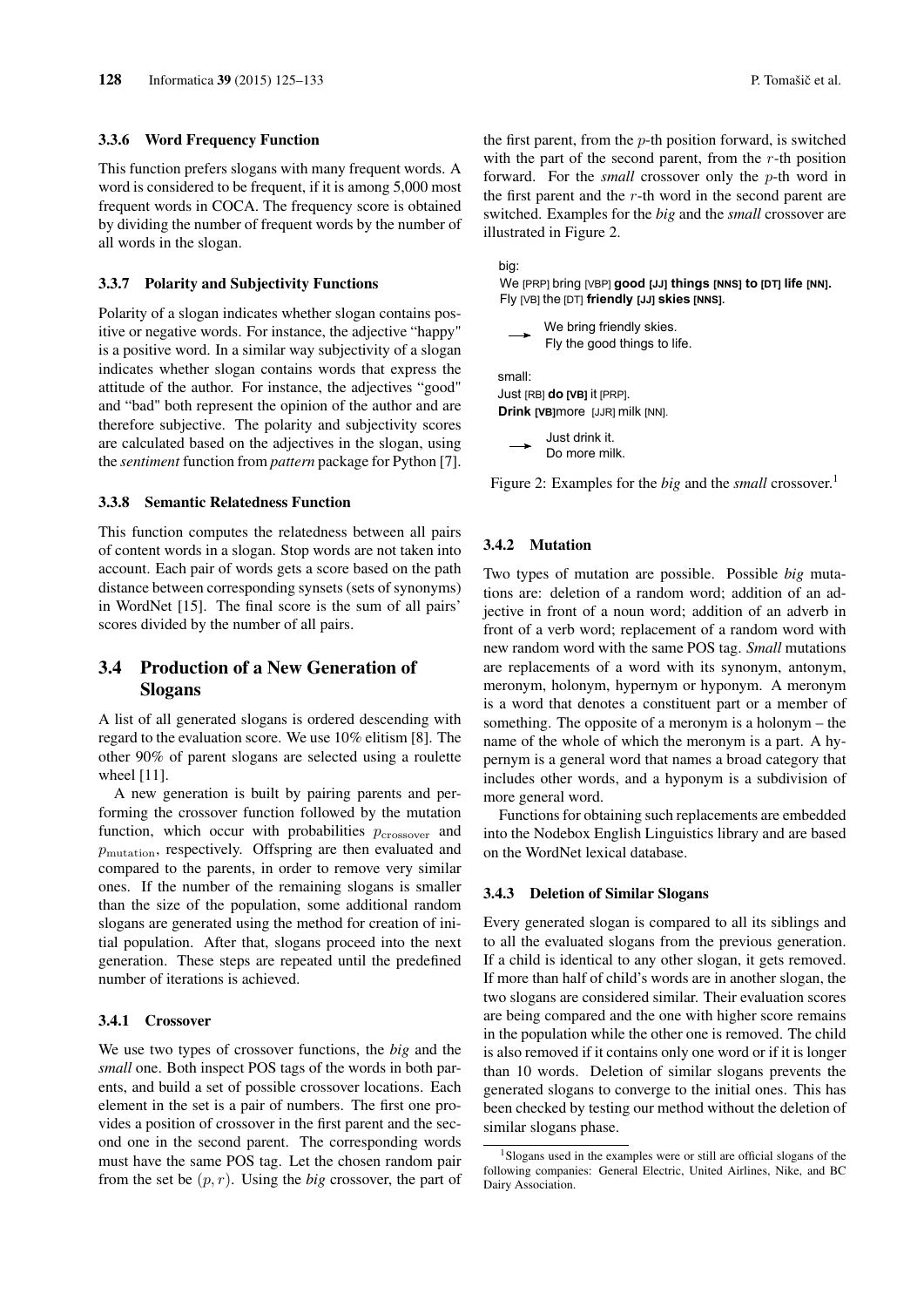# 3.5 Correction of Grammatical Errors

Crossover and mutation functions may cause grammatical errors in generated slogans. For instance, incorrect usage of determiners (e.g., "a apple" instead of "an apple"), sequence of incompatible words (e.g., "a the"), and others. Spelling mistakes were much less frequent.

In order to remove both types of errors in the final slogans, we tested different spell- and grammar checkers. One example of a spell-checker is Hunspell [12]. Its downside is that it works on one word at a time and does not take the word's context into account. As the majority of errors in slogans originated from grammar, we tested several grammar checkers. They, on the other hand, work on the sentence level rather than on the word level. Most of these grammar checkers are available as online services, and don't support API calls. One that does is pythonginger [10] – a Python package for fixing grammar mistakes. It comes with an unofficial Ginger [9] API. This tool corrects different types of grammatical mistakes. It is also used for contextual spelling correction. We used pythonginger only on final slogans, the ones that are displayed to the user, because the corrected slogan may not have the same structure anymore. Possible added words, or replacing a word with another one with different POS tag would cause errors while executing crossover, mutation and evaluation functions.

## 3.6 Unguided Slogan Generator

For the purpose of evaluation of our slogan generation method, we also implemented an unguided slogan generator (USG). This generator produces random slogans, such as the ones in the initial population. The only difference between our method and the unguided slogan generation method is in the production of a new generation. USG has no crossover and the mutation steps. Instead it produces a new generation using a method for creation of initial population. Thus children are independent of the previous generation. The algorithmic steps are shown in Algorithm 3.

# 4 Experiments

We tested the slogan generation method on different input texts and for different values of algorithm parameters. We analyzed the results of every iteration of the genetic algorithm to see how the slogans' scores changed and made further assessment of the generator by comparing its results with the results of the unguided slogan generator.

## 4.1 Experimental Setting

## 4.1.1 Input Text

In the presented experiments, we use a case of the Croatian provider of marine solutions, Sentinel. Sentinel is a control module that provides more security to boat owners, and is comprised of a network of sensors and a central information hub. It ensures the vessel is monitored at all times. The input text was obtained from the Sentinel's web-page [21].

#### 4.1.2 Algorithm Parameters

Different combinations of weights of the evaluation function were tested on a set of manually evaluated slogans. We added one constraint – the weight of the keywords function had to be at least 0.2 in order to include keywords in the slogans. Without this constraint the computed weight for the keywords was almost zero. The comparison of the computed and the manually assigned scores showed that the highest matching was achieved with the following weights: [bigram: 0.25, length: 0.01, diversity: 0.01, entity: 0.1, keywords: 0.2, frequent words: 0.25, polarity: 0.01, subjectivity: 0.02, semantic relatedness: 0.15].

Probabilities for crossover and mutation were set to  $p_{\text{crossover}} = 0.8$  and  $p_{\text{mutation}} = 0.7$ . The probability for mutation was set very high, because it affects only one word in a slogan. Consequently the mutated slogan is still very similar to the original one. Thus the high mutation probability does not prevent population from converging to the optimum solution. For the algorithm to decide which type of crossover to perform, we set probabilities for the *big*, the *small* and *both* crossovers to 0.4, 0.2 and 0.4, respectively. The mutation type is chosen similarly. Probabilities of the *big* and the *small* mutation were set to 0.8 and 0.2. These algorithm parameters were set according to the results of testing on a given input text, as their combination empirically leads to convergence.

We performed three experiments and for each of them we executed 20 runs of the algorithm using the same input parameter values. The difference between these three tests was in the size of the population  $(S_P)$  and the number of iterations  $(N_{\text{It}})$ . Those were chosen according to the desired number of all evaluations ( $\approx 6,800$  NoE), and the NoE was set according to the desired execution time for one run of the algorithm – approximately 2 hours.

- 1.  $S_P$ : 25,  $N_{It}$ : 360
- 2.  $S_P$ : 50,  $N_{It}$ : 180
- 3.  $S_P$ : 75,  $N_{It}$ : 120

## 4.1.3 Comparison with the Unguided Slogan Generator

For comparison, we performed three experiments with the unguided slogan generator. For each of them we executed 20 runs of the algorithm using the same input parameter values as in the experiments with slogan generator. The initial populations were also identical. The number of iterations were again chosen so as to match the number of all evaluations ( $\approx 6,800$  NoE) in the experiments with slogan generator:

1.  $S_P$ : 25,  $N_{It}$ : 300 2.  $S_P$ : 50,  $N_{It}$ : 150 3.  $S_P$ : 75,  $N_{It}$ : 100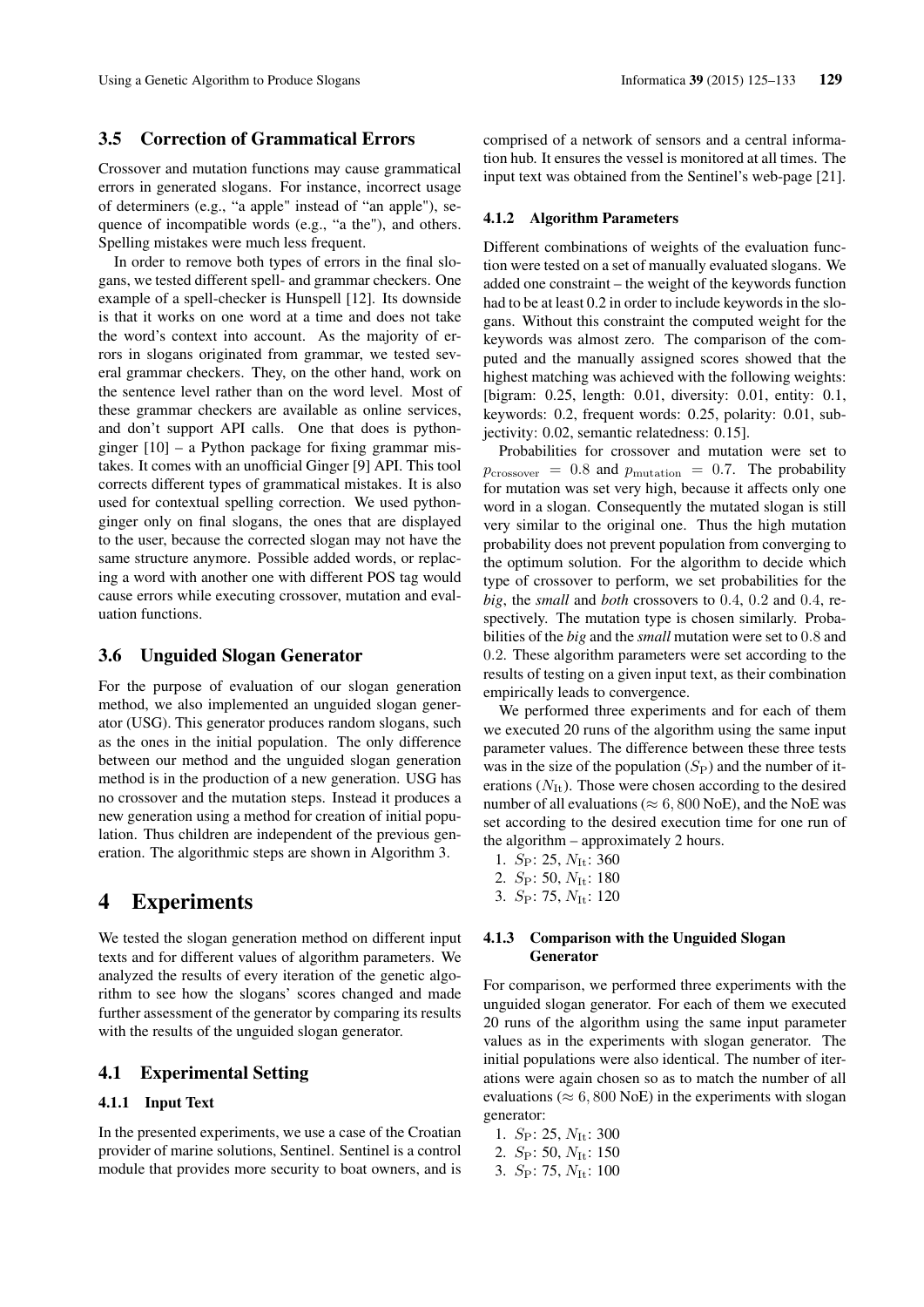### Algorithm 3: UnguidedSloganGenerator

- 1 Input: A textual description of a company or a product T, Size of the population  $S_P$ , Maximum number of iterations  $MaxIterations$ , Set of evaluation weights W.
- <sup>2</sup> Output: A set of generated slogans *S*.
	- 1:  $Keywords, Entity \leftarrow GetKeywordsAndEntity(T)$
	- 2:  $P \leftarrow$  CreateInitialPopulation(S<sub>P</sub>, Keywords, Entity)
	- 3: Evaluate $(P)$
	- 4: Iteration  $\Leftarrow 0$
	- 5: while  $Iteration < MaxIterations$  do
	- 6: Children  $\Leftarrow$  CreateInitialPopulation(S<sub>P</sub>, Keywords, Entity)
	- 7:  $NewGeneration \leftarrow$  DeleteSimilarSlogans(P, Children)
	- 8: while  $Size(NewGeneration) < S_P$  do
	- 9: AddRandomlyGeneratedSlogan(NewGeneration)
	- 10: end while

```
11: Evaluate(NewGeneration)
```
- 12:  $P \Leftarrow S_P$ BestSlogans(NewGeneration)
- 13: Iteration  $\Leftarrow$  Iteration + 1
- 14: end while
- 15:  $S \Leftarrow P$

In USG, children in new generations are frequently identical to parents, and therefore need no evaluation (we already have the scores of the parents). We wanted to compare the two generators based on the number of evaluations, not the number of iterations. For our slogan generator to reach the same number of evaluations as the unguided slogan generator, it needs to perform more iterations of genetic algorithm. That is why the numbers of iterations in SG and USG differ.

## 4.2 Results and Discussion

Comparing the statistical results of the initial and final populations of slogans, there were no major differences between the 20 runs of the algorithm on the same input data for all 6 experiments. The number of evaluations for each run is approximately 6, 800.

Statistics of average initial slogans' scores are in Table 1. The numbers are the same for both generators. Average final slogans' scores are in Table 2. The average minimum score is much higher using the unguided slogan generator (USG). This is because in our slogan generator (SG) many slogans get deleted in the deletion phase of the algorithm. Consequently some new random slogans are automatically included in a new generation, and they can have very low evaluation scores. However, SG has higher maximum slogan scores. This suggests that the usage of crossover and mutation functions actually increases the slogan scores. The average score of the 10 best slogans is higher using the SG.

Numbers in both tables show that average slogans' scores increased a lot from the initial population to the final one. Figures 3 and 4 show the relation between average slogan scores and the number of performed evaluations in a genetic algorithm using SG and USG. Using the USG causes the scores to increase immensely already in the first few iterations of the genetic algorithm. After that, they do not increase much anymore. In SG slogans' scores increase a little bit slower, but at some point they exceed the USG scores.

From the two graphs in Figures 3 and 4 one might conclude that the unguided slogan generator is at least as good as our developed slogan generation method. However, the numbers are calculated on slogans from a whole generation. In practice we don't expect the user to go through all 75 final slogans, but only a few. Thus only the best few slogans from the final list are important. Table 3 shows the average scores for the 10 best final slogans. In this case the slogan generator outperforms the unguided slogan generator.

In the following two lists, there are examples of slogans for one specific run of the algorithm. The first list contains 10 best-rated initial slogans and the second one contains 10 best-rated final slogans for the case when the size of the population was set to 50. Evaluation scores are in the brackets. The final slogans list contains the corrected versions of slogans using the Ginger API.

## Initial Population:

- 1. Former offices for all its members houses. (0.692)
- 2. The lowest water to play Sentinel build. (0.664)
- 3. Land routes to better places. (0.663)
- 4. The Sentinel performance is topic. (0.662)
- 5. On day to perform. (0.642)
- 6. The side take in region. (0.639)
- 7. Even now right as not. (0.638)
- 8. A precise application consists with a pair. (0.632)
- 9. Draft the choice of allowing. (0.629)
- 10. The initiative in pursuing systems and weapons. (0.623)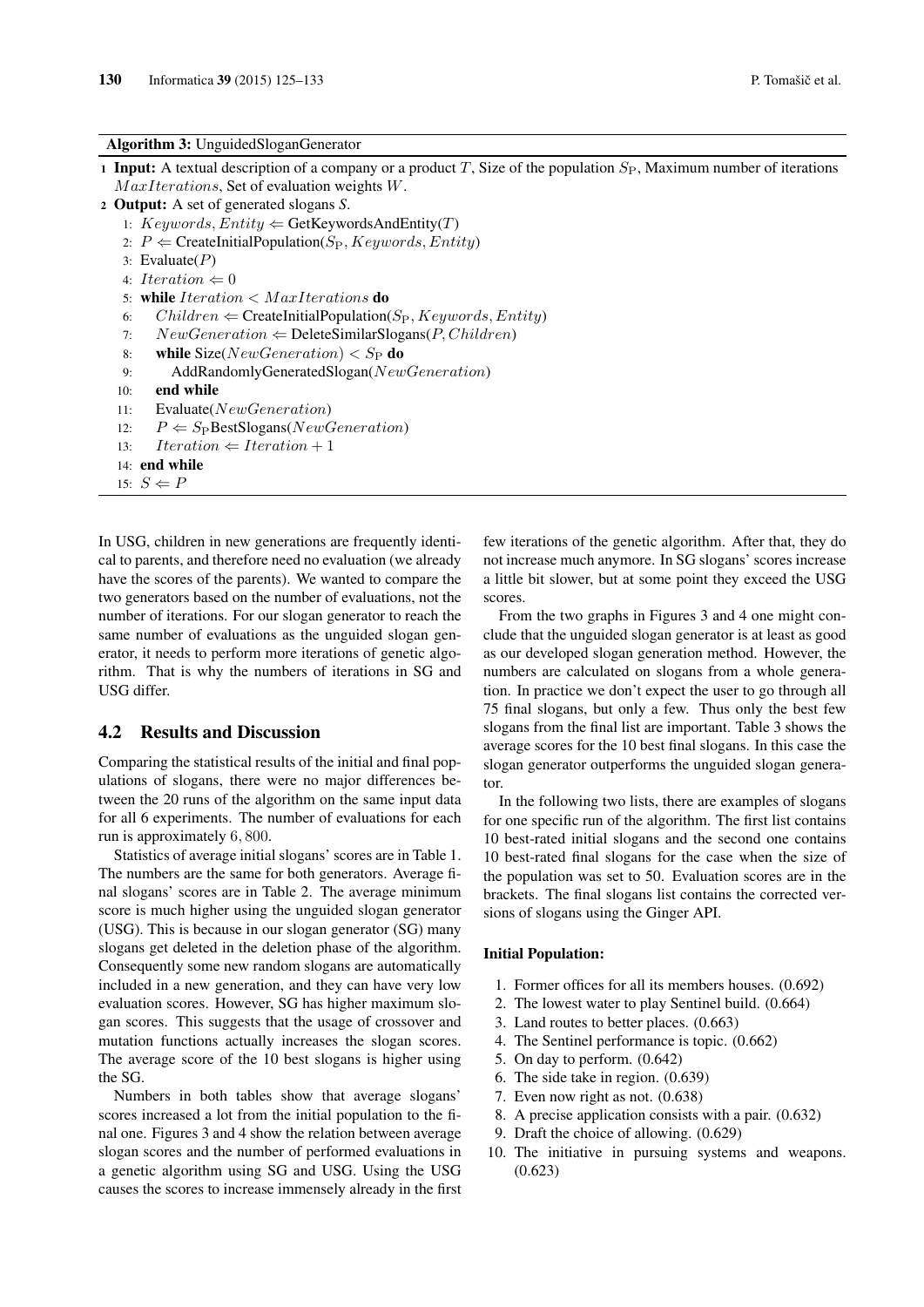| Size of the population | Minimum | Maximum | Average | Median | Standard deviation |
|------------------------|---------|---------|---------|--------|--------------------|
| າເ<br>ل ک              | ,000    | 0.713   | 0.287   | 0.359  | 0.257              |
| 50                     | 0.000   | 0.740   | 0.289   | 0.302  | ).257              |
| 75                     | 0.000   | 2.730   | 0.274   | 0.295  | 0.251              |

Table 1: Comparison of average initial slogans' scores for population sizes 25, 50 and 75.

Table 2: Comparison of average final slogans' scores using our slogan generator (SG) and the unguided slogan generator (USG) for population sizes 25, 50 and 75

| Size of the population | Minimum | <i>Maximum</i> | Average | Median | Standard deviation |
|------------------------|---------|----------------|---------|--------|--------------------|
| 25(SG)                 | 0.578   | 0.906          | 0.801   | 0.823  | 0.088              |
| 50(SG)                 | 0.511   | 0.927          | 0.793   | 0.807  | 0.090              |
| 75 (SG)                | 0.488   | 0.939          | 0.773   | 0.791  | 0.094              |
| 25 (USG)               | 0.763   | 0.840          | 0.795   | 0.796  | 0.021              |
| 50 (USG)               | 0.723   | 0.837          | 0.767   | 0.761  | 0.032              |
| 75 (USG)               | 0.707   | 0.840          | 0.750   | 0.743  | 0.036              |

Table 3: Comparison of average scores of 10 best final slogans, using our slogan generator (SG) and the unguided slogan generator (USG) for population sizes 25, 50 and 75

| Size of the population | Minimum | <i>Maximum</i> | Average | Median | Standard deviation |
|------------------------|---------|----------------|---------|--------|--------------------|
| 25(SG)                 | 0.833   | 0.906          | 0.869   | 0.870  | 0.023              |
| 50(SG)                 | 0.877   | 0.927          | 0.895   | 0.892  | 0.019              |
| 75 (SG)                | 0.871   | 0.939          | 0.902   | 0.902  | 0.023              |
| 25 (USG)               | 0.799   | 0.840          | 0.816   | 0.813  | 0.013              |
| 50 (USG)               | 0.804   | 0.837          | 0.819   | 0.813  | 0.011              |
| 75 (SG)                | 0.801   | 0.840          | 0.818   | 0.814  | 0.013              |

### Final Slogans:

- 1. Enjoy the part like water for sentinel. (0.958)
- 2. Enjoy a take of routine on sentinel.  $\rightarrow$ Enjoy a track of routine on sentinel.  $(0.958)$
- 3. Make all safety in safe for sentinel.  $\rightarrow$ Make all safety in safe for a sentinel. (0.958)
- 4. Demand and enjoy the use in sentinel.  $\rightarrow$ Demand and enjoy the ease in sentinelthe sentinel. (0.958)
- 5. Write a base for demand on sentinel. (0.948)
- 6. Demand the of potential as sentinel. (0.945)
- 7. Enjoy a sentinel performance show. (0.922)
- 8. Themes for head on sentinel. (0.913)
- 9. Contents with application on sentinel.  $\rightarrow$ Contents with application of sentinel. (0.913)
- 10. Make the sentinel performance plays. (0.897)

The analysis of initial populations and final slogans in all runs of experiments shows that the majority of slogans are semantically incoherent and have grammatical errors. However, slogans produced with the unguided slogan generator seemed more structured and semantically coherent. This is understandable, since the crossover and mutation functions in our slogan generator affect the sentence structure a lot. The percentage of corrected final slogans is also in favor of the unguided slogan generator: 24.6% of final slogans produced with USG got corrected with the Ginger API, while the percentage of corrected final slogans for SG is 33.9%. But we need to take into account the fact that Ginger API does not work without mistakes. Some of the corrections are strange or unnecessary (e.g., see example 4 in the final slogans list).

# 5 Conclusion

The proposed slogan generation method works and could be potentially useful for brainstorming. It produces slogans solely from the textual description of the target entity. No other user specifications are needed. The genetic algorithm ensures higher slogan scores with each new iteration. Our method outperforms the unguided slogan generator whose best 10 final slogans have significantly lower average scores. The unguided slogan generator also needs more than six times more time to produce and evaluate the same number of slogans as our slogan generator.

The evaluation function is inherently hard to formalize and seems not yet fully aligned with human evaluation. The definitions of evaluation sub-functions need further improvement in order to increase the quality of slogans, not only their scores.

The current algorithm is suitable only for production of slogans in English. The lack of resources and different language properties would require a lot of work in order to adapt our algorithm to another language.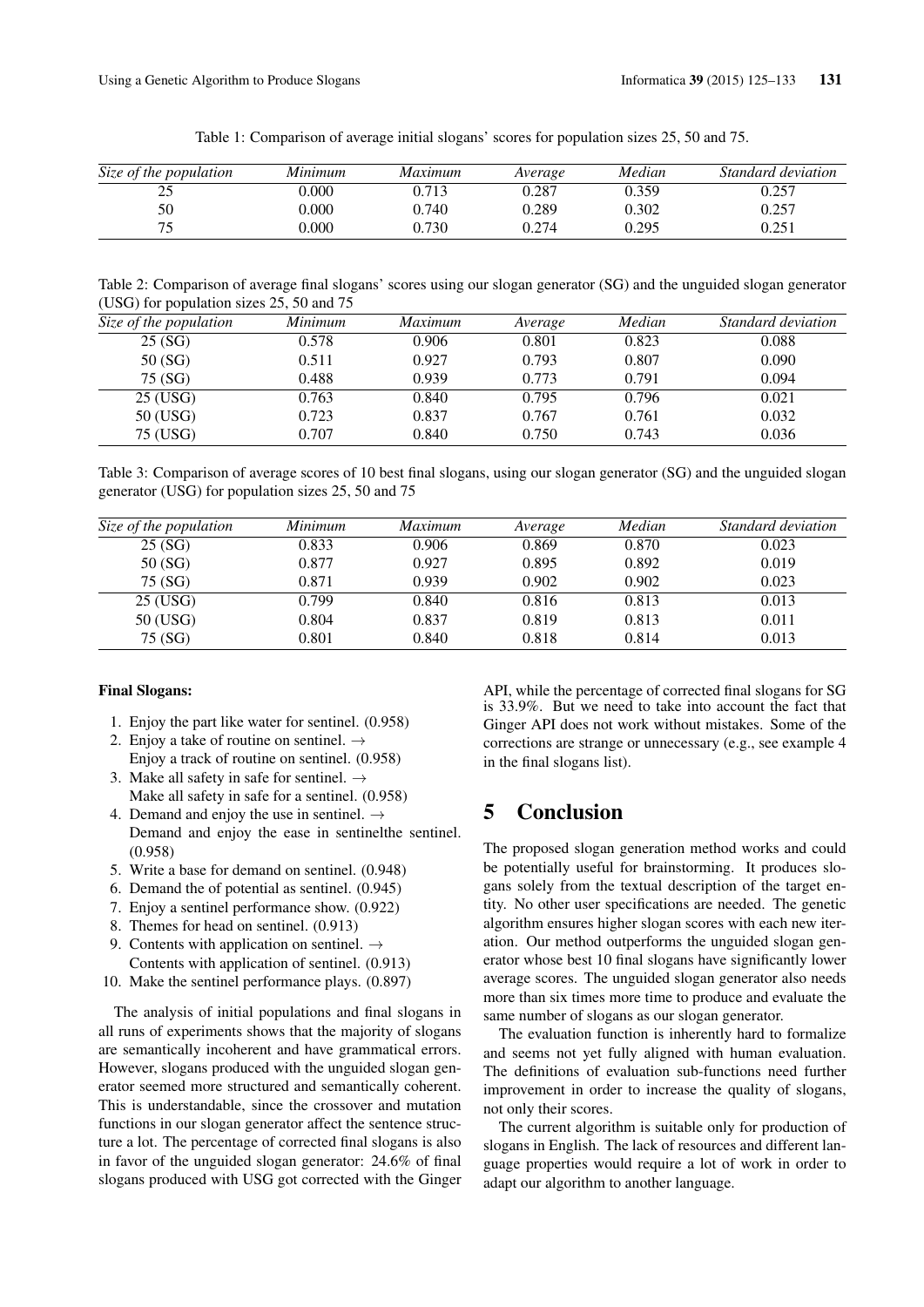

Figure 3: Slogan generator: average scores of slogans in a relation to the number of evaluations.



Figure 4: Unguided slogan generator: average scores of slogans in a relation to the number of evaluations.

Following are some ideas for the future work that would improve the quality of slogans. One is detecting and correcting grammatical errors already during the generation phase. New weights for the evaluation could be computed periodically with semi-supervised learning on manually assessed slogans. The parallelization of GA [1] might provide gains in performance. Also, the GA parameters could be adaptively calculated during the optimization process [20].

# Acknowledgement

This research was partly funded by the European Union, European Social Found, in the framework of the Operational Programme for Human Resources Development, by the Slovene Research Agency and supported through EC funding for the project ConCreTe (grant number 611733) and project WHIM (grant number 611560) that acknowledge the financial support of the Future and Emerging Technologies (FET) programme within the Seventh Framework Programme for Research of the European Commission.

# References

- [1] E. Alba, J. M. Troya (1999) A survey of parallel distributed genetic algorithms, *Complexity*, vol. 4, pp. 31–52.
- [2] L. Araujo (2009) How evolutionary algorithms are applied to statistical natural language processing, *Artificial Intelligence Review*, vol. 28, pp. 275–303.
- [3] T. Bäck (1996) *Evolutionary Algorithms in Theory and Practice: Evolution Strategies, Evolutionary Programming, Genetic Algorithms*, Oxford University Press.
- [4] S. Bird, E. Klein, E. Loper (2009) *Natural language processing with Python*, O'Reilly Media.